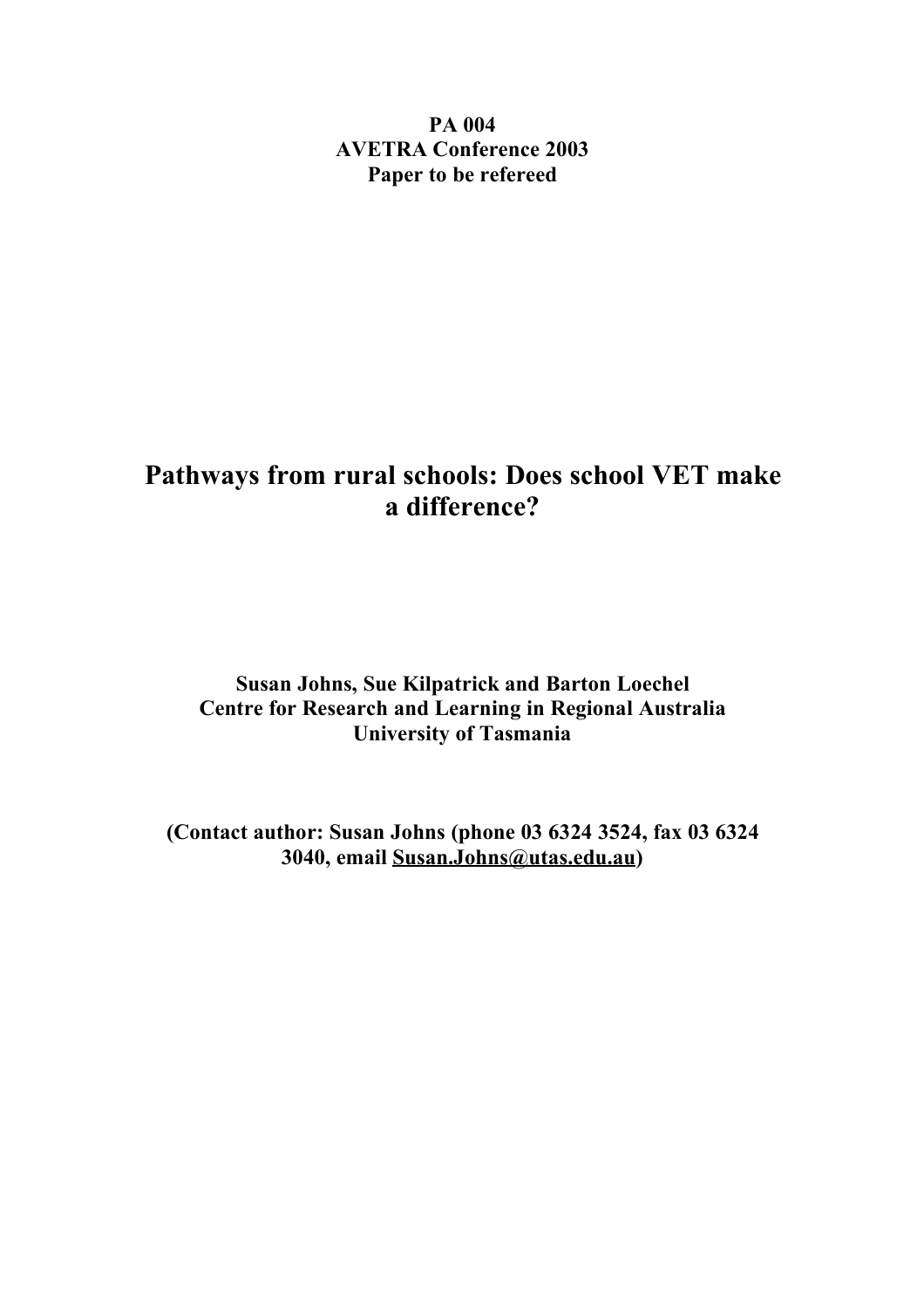# **Pathways from rural schools: Does school VET<sup>1</sup> make a difference?**

#### **Abstract**

This paper reports results from an NREC funded study of the medium term outcomes for youth and their communities of VET programs delivered by rural schools. The key findings relate to the *outcomes* of school VET programs in terms of education and training, employment, and community outcomes such as rural youth retention, and to the *features* that contribute to successful outcomes. Rural school VET students are less likely to continue with post school education and training in general, but more likely to go onto further vocational education and training than school non-VET students. The study reports strong links between industry area of school VET course, and further education and training, or employment, in the same industry area. It also indicates that school VET students are more likely to live in a rural area at some time during their working life. The features of rural school VET programs that influence outcomes include the purpose of the school VET program and work placements. Student motivation and gender also influence outcomes for individual students. Rural school VET courses represent pathways to related education and training for students who intend to live in a rural area during their working life, and for those who do not.

# **Introduction**

The initial study or work destination of school leavers in their first year out of school is a key factor that affects their subsequent post-school outcomes (Abbott-Chapman, Easthope & O'Connor 1997). This study is particularly interested in transition pathways for rural youth who, for some years, have been disadvantaged in terms of participation in post secondary education, and employment outcomes (Lamb, Long & Malley 1998; Lamb & Rumberger 1999). Very little research to date has focused specifically on the transition pathways of rural youth through school VET programs. The overarching purpose of the study was to assess the individual and community impact of school VET programs in addressing rural community decline. Specifically it

 $1$  The term 'school VET' is used to describe all VET-in-schools programs, including school-based new apprenticeships. School VET courses are those which result in, or lead to, a nationally recognised qualification, usually Australian Qualifications Framework (AQF) accreditation. Students who participated in a school VET course are referred to as school VET students. Other students are termed school non-VET students.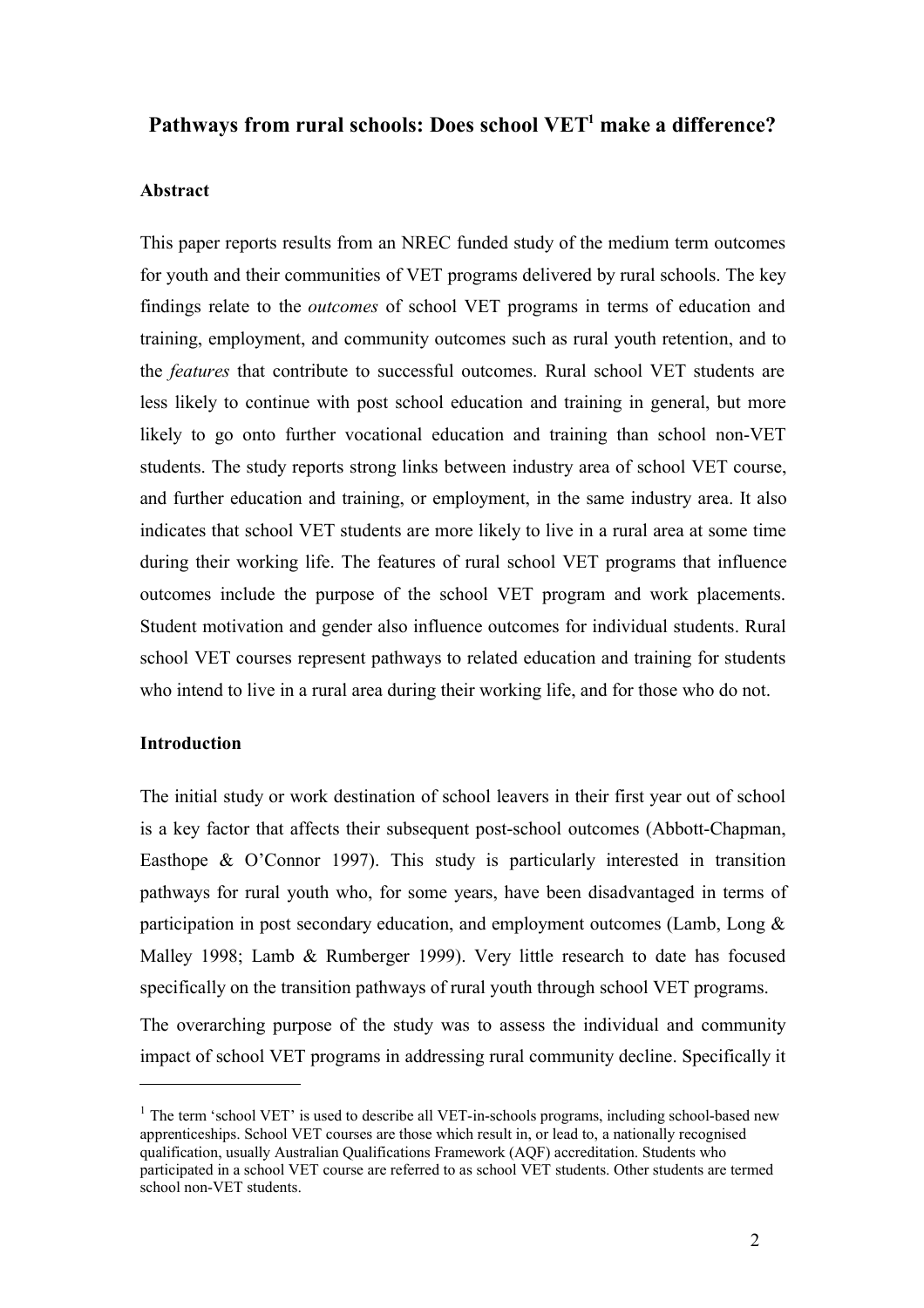aimed to compare education and training, employment and community outcomes of school VET and school non-VET students, and to examine the features of effective rural school VET programs that enhance skills acquisition, influence participation in post-school VET courses, and influence the ability of rural youth to secure local employment within their chosen industry.

The study explores two key assumptions about school VET. First, do rural school VET students experience the same outcomes as school VET students in general? Second, do we need to expand our definition of 'successful' school VET outcomes? For example, is course non completion necessarily an unsuccessful outcome? Should we be paying more attention to the community-wide benefits of school VET programs? Should we be focusing more on medium and longer term outcomes of school VET programs to assess their true impact on individuals and communities?

#### **Literature review**

There is a paucity of research available specifically on the outcomes for rural school VET students compared with all school VET students. This is despite the increasing rate of uptake of school VET in rural Australia (Frost 2000), and the fact that rural students are more likely to undertake a school VET course than urban students (Ball & Lamb 1999–2000). The background to the current study is therefore couched in the research on school VET in general.

#### *Outcomes from school VET participation*

Studies of post-school education and training outcomes of school VET students have generally found that in the year after completing school about half the cohort had gone onto further study, with a larger proportion of these going to TAFE than University (Polesel, Teese, O'Brien & Unger 1998; Polesel, Teese & O'Brien 1999). Other studies have found that school VET study is a pathway to post-school VET participation in general, with higher proportions of school VET than school non-VET students going onto post-school VET study, including apprenticeships (Lamb, Long & Malley 1998; Ball & Lamb 1999–2000; Fullarton 2001).

Research shows a strong link between the field of school VET and that of subsequent post-school VET study (Misko 2001). Progression to full-time study is linked to participation in school VET courses in areas such as information technology, tourism, business/finance and arts/media (Misko 2001; ECEF (2002). On the other hand, Ball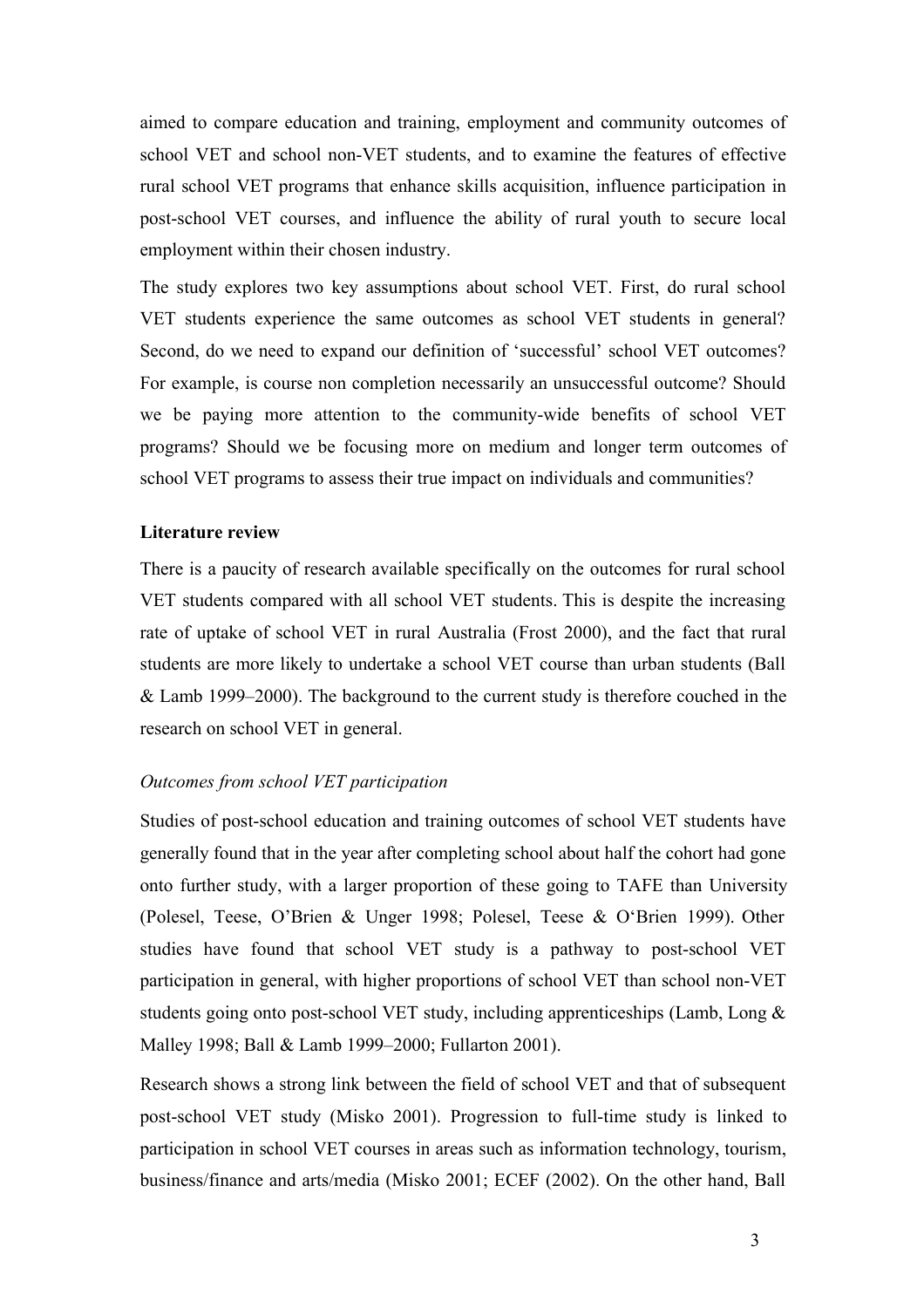and Lamb (1999–2000) found that while school VET students who had studied a primary industries course were likely to gain employment in the same area on leaving school, they were less likely to undertake further VET study (including apprenticeships and TAFE) than other school VET students. Misko (2001) and Malley, Ainley and Robinson (2001) expressed concern at the relatively low rate of credit transfer/advanced standing accorded to school VET students who undertook post school study. For example, in her national study, Misko reported that nearly half of the school VET respondents failed to gain credit for post school VET study in a related area.

Studies of outcomes related to employment indicate higher full-time employment levels for school VET students (Fullarton 2001; Misko 2001; ECEF 2002). Research indicates that the link between participation in school VET and later employment increases beyond the first year out of school (Polesel, Teese & O'Brien 1999a; Fullarton 2001). For example, students in their second year out of school reported higher levels of participation in full-time work compared with students in their first year out of school (Polesel, Teese & O'Brien 1999a; Fullarton 2001), although Fullarton noted a similar increase in employment levels in the second year out of school for school non-VET students as well.

Research also shows a strong link between the industry area of school VET and later employment in a similar area (Ball & Lamb 1999–2000; Misko 2001; ECEF 2002). Industry areas with strong school VET/employment links include retail (Misko 2001), automotive (ECEF 2002) and primary industries (Ball & Lamb 1999–2000; Misko 2001; ECEF 2002). In particular, school VET programs featuring work placements have been linked to positive employment outcomes, especially full-time employment in the automotive, building and construction and primary industries areas (Misko 2001; ECEF 2002). Misko highlighted the link between school VET work placements and later employment with the same work placement employer. Still on the issue of work placements, Teese, Davies and Ryan (1997) reported a link between student profile and the outcomes gained from work placements, in that those most likely to participate in work placements were less academically inclined and more likely to be seeking employment on leaving school.

Other outcomes reported for school VET programs include those that accrue to individual students, such as self-confidence and self-efficacy (Kilpatrick, Bell &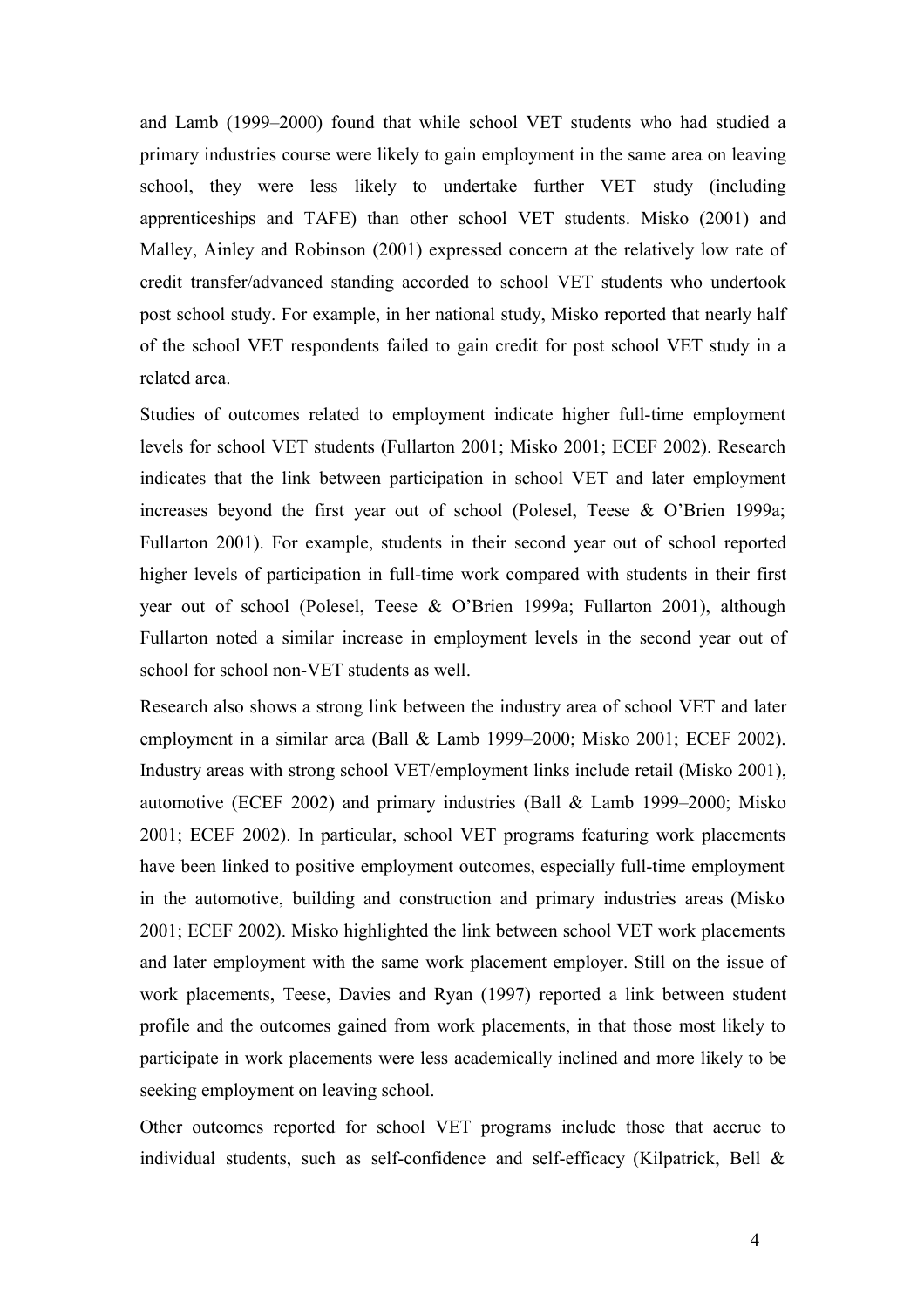Kilpatrick 2001; Kilpatrick et al. 2002) and increased knowledge about vocational suitability (Misko 1998). Outcomes for teachers, schools and employers, include teacher satisfaction, greater collaboration between stakeholders, and opportunities for employers to encourage youth into their industry (Scharaschkin et al. 1995 cited in Frost 2000; Kilpatrick et al. 2002). Perhaps one of the most interesting outcomes of school VET programs, identified by a growing body of research, relates to the development of community social capital. School VET partnerships have been found to facilitate the development of new networks within the community and encourage collective action for the benefit of all (CRLRA 2001; Kilpatrick, Bell & Kilpatrick 2001; Kilpatrick et al. 2002).

#### *Factors that influence the effectiveness of school VET outcomes*

A number of factors impact on the nature and extent of school VET outcomes, including gender and non completion of school. Gender differences are particularly pronounced, with participation in school VET more likely to be a pathway to full-time work and apprenticeships for males than females, while females are more likely to go onto higher education (Lamb, Long & Malley 1998; Fullarton 2001; ECEF 2002). These outcomes are linked to the gender differences apparent in choice of school VET study area (Fullarton 2001). It is accepted that early school leavers are at greater risk than school completers, in terms of their ability to enter and remain in the labour force (Lamb & Rumberger 1999). However, several studies have shown that this may not be the case for school non completers (those who leave during Years 11 or 12), particularly those in rural areas who have undertaken school VET. A number of these left to take up jobs related to their school VET course (Searston 1996; Smith 1996). These positive outcomes accrued largely to opportune, rather than discouraged or alienated, non completers (Dwyer 1996).

#### *Research specifically on school VET for rural students*

Research has shown that rural students are disadvantaged in terms of post compulsory education opportunities because of their lower senior school retention rates (Lamb, Long & Malley. 1998). In addition, post-secondary education is seen as less relevant and is less valued by rural and isolated students compared with urban students (James 2000). Rural and isolated students are more likely to leave school and take up work than their urban counterparts (James 2000). Those who opted to undertake further study were more likely to select TAFE rather than university.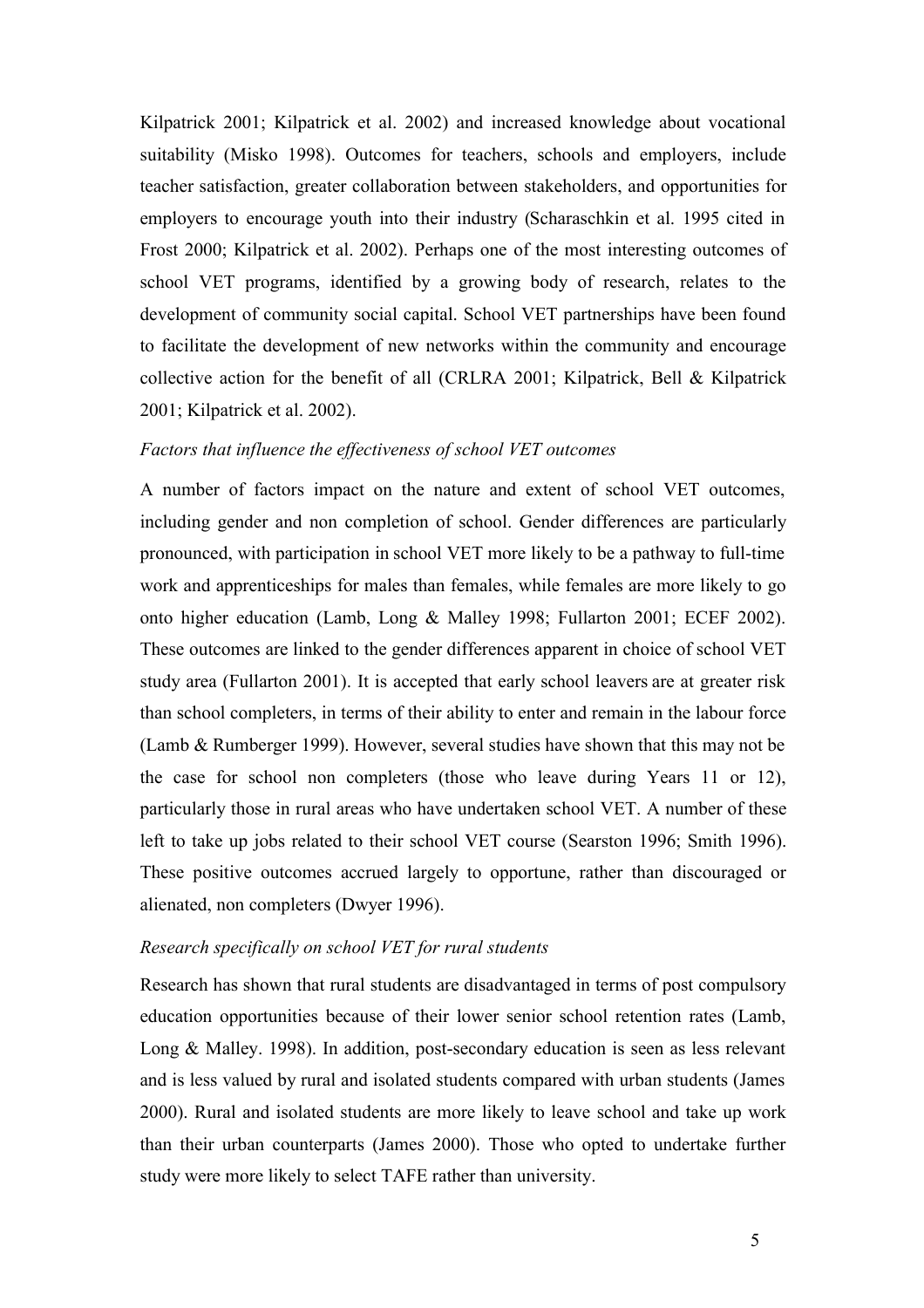The literature suggests that rural school VET is helping to address issues of rural disadvantage. Research has increased learning opportunities for students leading to improved school retention rates, and directly related to this, increased chances of small rural school viability (Kilpatrick, Bell & Kilpatrick 2001). More recent research links participation in a rural school VET program with local employment outcomes, contributing to youth retention in rural areas (Both 1999; Kilpatrick et al. 2002). In addition, a number of studies have identified the rural capacity building outcomes of school VET programs, including increased levels of intergenerational trust and, for youth, greater sense of belonging and acceptance (Smith 1996; Kilpatrick, Bell & Kilpatrick 2001; Kilpatrick et al. 2002).

Various factors influence the effectiveness of VET programs in rural communities, including commitment to the school VET program by students, the school and the community, as well as factors relating to the availability and quality of the VET course provided. Student commitment has been linked to the relevance of the school VET program. For example, Fullarton (1999) found that rural students (from communities of 1000 or less) tended to more actively seek school VET courses that provided work placements, because they were less likely to continue with tertiary education than regional or metropolitan students. Broader school and community commitment to school VET in rural areas is linked to their ability and desire to work together in the form of partnerships (Country Education Project Inc. and Youth Research Centre 2001; Kilpatrick et al. 2002). Research indicates that rural communities may be well placed to maximise the outcomes of school VET programs because of a key attribute—their strong local networks (Smith 1996; Country Education Project Inc. and Youth Research Centre 2001).

Factors impacting positively on the availability and quality of rural school VET include flexibility and opportunities for customisation of courses to meet individual student needs, as well as strong employer support for work placements (Country Education Project Inc. and Youth Research Centre 2001; Smith & Green 2001). These are tempered with issues that may impact negatively on rural school VET, including access and equity, resourcing, and availability of suitable work placements (Country Education Project Inc. and Youth Research Centre 2001; Kilpatrick et al. 2002).

#### **Research method**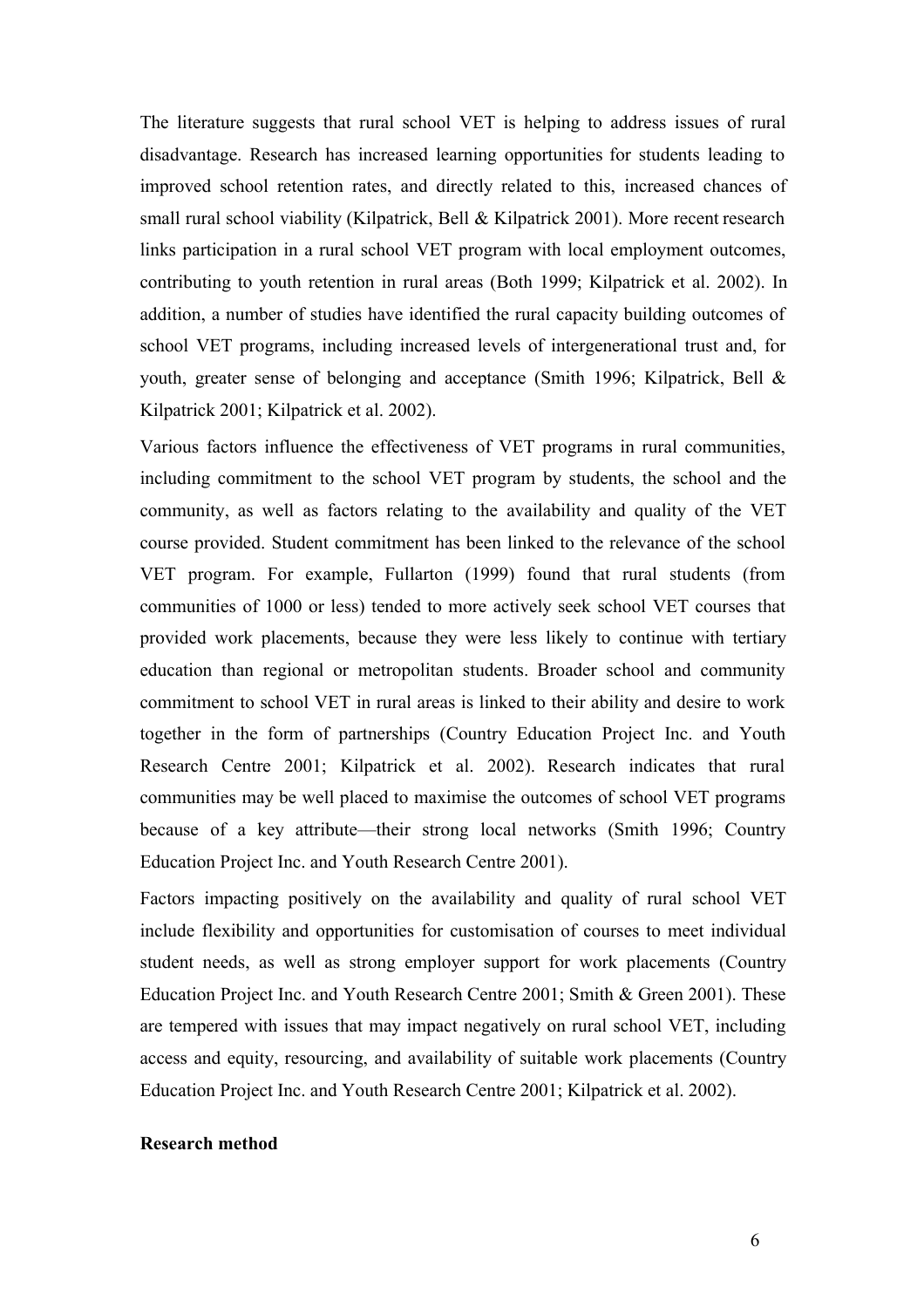Former school VET and school non-VET students from six rural school clusters<sup>2</sup> funded by the Enterprise and Career Education Foundation were surveyed by mail. The study targeted those in Year 11, 12 or 13 in 1998. Equal numbers of VET and randomly selected non-VET students from each cluster were surveyed. The response rate of just over 20% (270 responses) varied according to school cluster, with similar response rates overall for VET and non-VET students and males and females.

Survey data were analysed with the aid of SPSS computer software, and were supplemented by documentation from schools regarding the purpose, nature and outcomes of their VET programs. Limitations of the study include it being relatively small scale, such that the findings cannot necessarily be generalised to all rural schools and communities. The sample was self-selecting, so may have been biased towards more 'successful' students. As the survey was mailed to former students' 1998 addresses, the sample of respondents is also weighted towards those who had remained in the same location since that time.

# **Findings and discussion**

# *Outcomes of rural school VET programs*

Findings are presented in three broad groupings: education and training, employment, and community outcomes. Although school VET and school non-VET participants gave similar responses to most of the questions about the value of senior school in helping them develop generic and job specific skills (see figure 1), there were some clear differences between the two groups. More school VET than school non-VET participants agreed that school helped them in developing specific, job-related skills, developing new ideas, and in using information technology and new forms of technology. Female school VET students in particular reported benefits from learning to use information technology and new forms of technology.

 $2$  One cluster was selected from each State. Clusters included communities with populations of 10 000 or less, except for Tasmania, where a community with a population greater than 10 000 was included.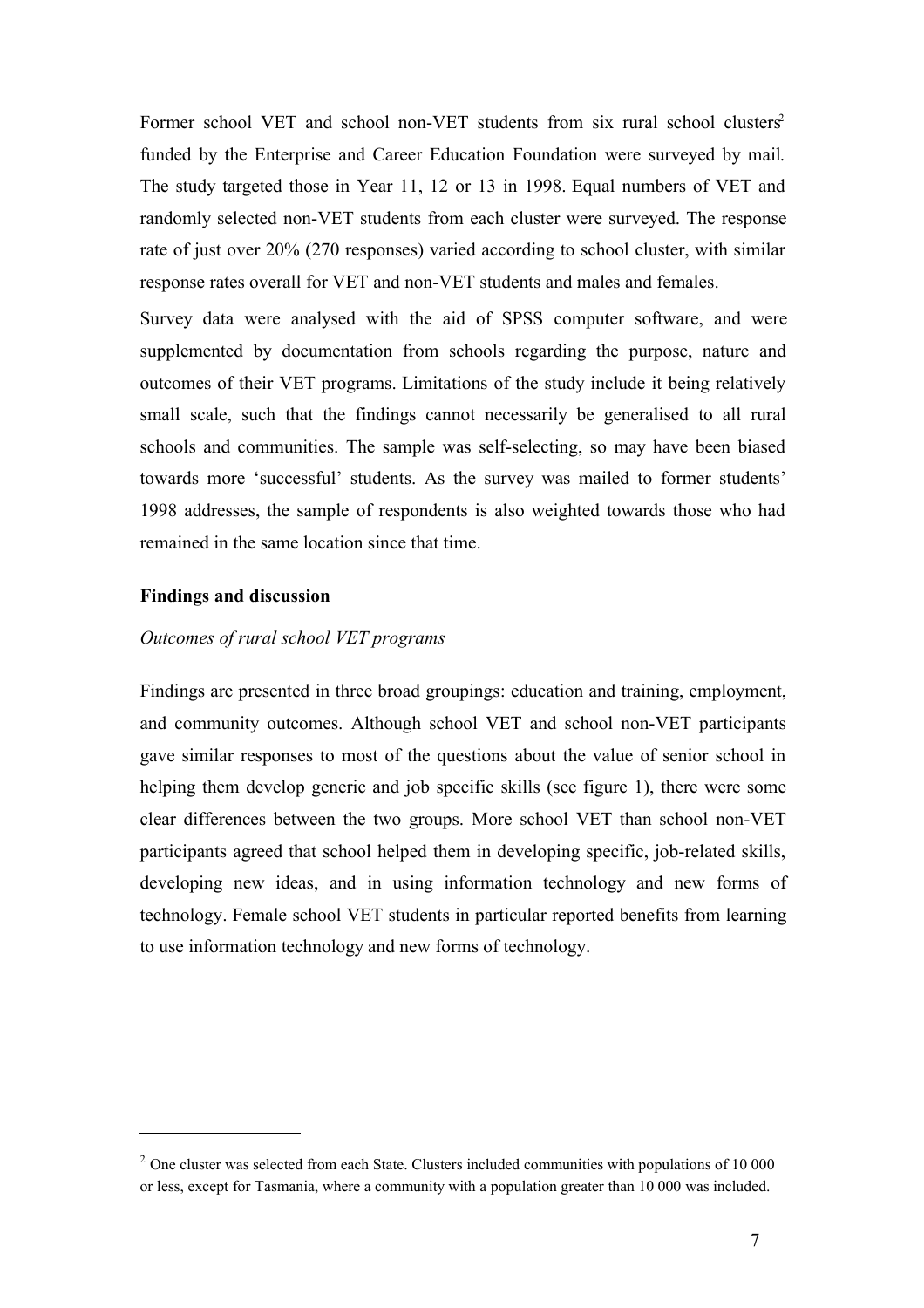### **Figure 1: Percentage of respondents agreeing that their Year 11/12 school studies helped them gain general and specific job skills**



Of the total number of respondents (school VET and school non-VET), 85 percent had commenced post-school education or training, including those undertaking a traineeship or apprenticeship. Whilst this figure is higher than may be expected for rural communities, it also reflects sample bias towards more 'successful' students. Although school VET students were less likely to continue with post-school education and training in general, they were more likely to go onto further *vocational* education and training than school non-VET students. This supports other research findings (Lamb, Long & Malley 1998; Ball & Lamb 1999–2000; Fullarton 2001).

Over one third of all respondents had commenced an apprenticeship or traineeship since leaving school. Of those, far more males than females went onto apprenticeships. There were gender differences in choice of apprenticeship and traineeship fields, with males principally choosing technology and trades, followed by primary industry, and human services, and females choosing business and clerical, and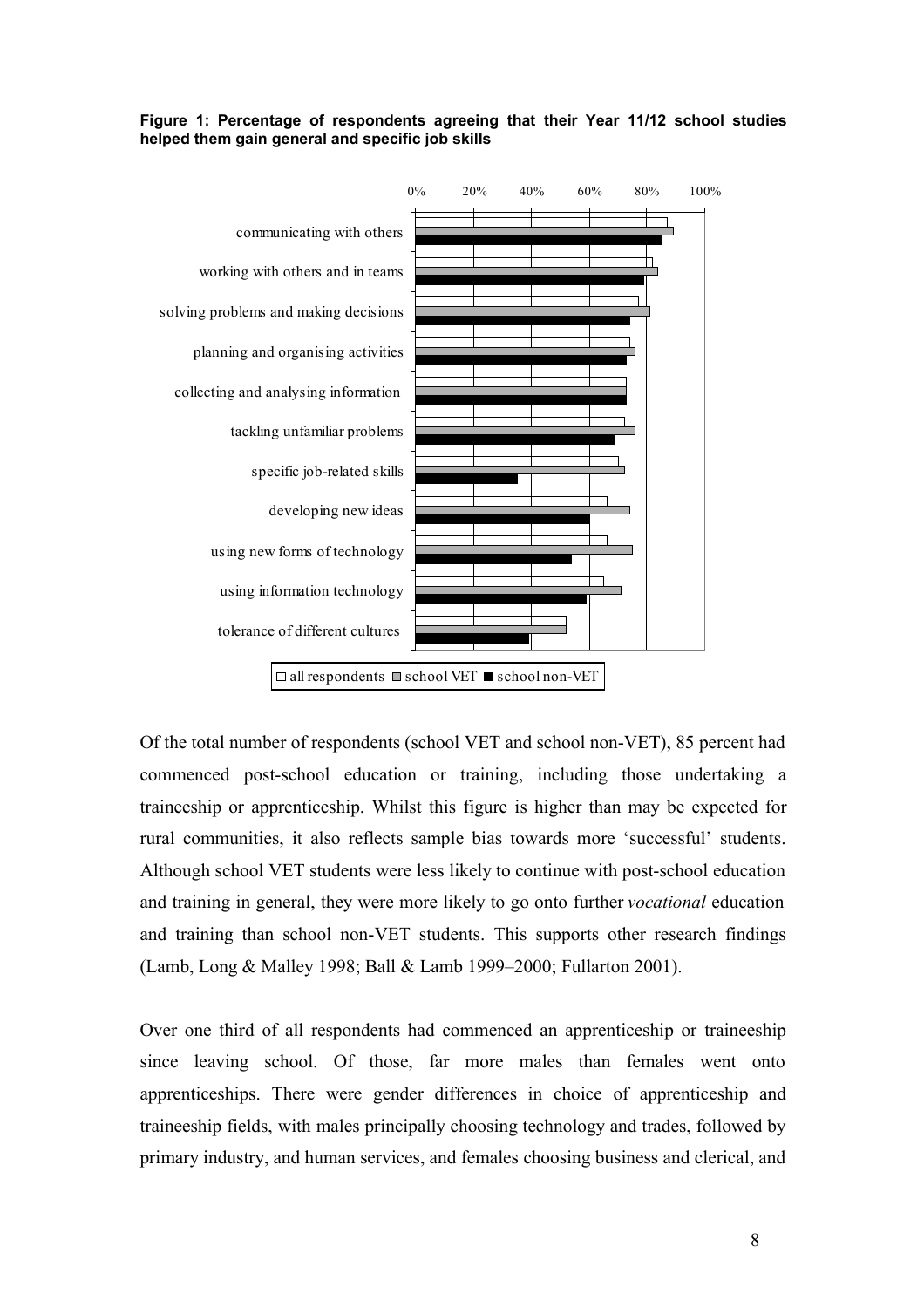human services. Contrary to other research (Ball & Lamb 1999–2000; Fullarton 2001), school VET students were no more likely to enter apprenticeships/traineeships after leaving school than school non-VET students, suggesting perhaps, that apprenticeships in rural communities may still be accessed largely through family connections and networks, rather than as a result of school VET study.

Over half of the post-school education and training courses undertaken were in the same broad industry area as the school VET course, consistent with Misko's (2001) findings. In particular, 70 percent of apprenticeships and traineeships undertaken were in the same broad industry area as the school VET course. The link is particularly strong in the technology and trades area for males, and in the human services area for both males and females. Consistent with other research, those who had studied a school VET course in the primary industries area were the least likely to continue with post-school education and training (Ball & Lamb 1999–2000), while business and clerical school VET students were the most likely to continue (ECEF 2002).

Of respondents who indicated their further education and training was related to their school VET course, only one third reported having received advanced standing or credit for the school VET course. Those most likely to receive credit had undertaken school VET study in human services (mainly tourism and hospitality); those least likely to gain credit had taken business and clerical, and work skills courses (e.g. Certificate in Work Education). Similar concerns regarding credit for school VET courses are reported by Misko (2001) and Malley, Ainley and Robinson (2001).

Regarding employment, 89 percent of all respondents (school VET and school non-VET) were employed at the time of the survey. Again, sample bias needs to be kept in mind when interpreting these findings. There were differences in employment outcomes by gender. Male respondents (both school VET and school non-VET) were more likely to be involved in full-time employment than female respondents (both school VET and school non-VET), in line with national labour force figures. However, school VET students in general were no more likely to be currently employed than school non-VET students, although they were more likely to be involved in full-time employment, consistent with findings from other research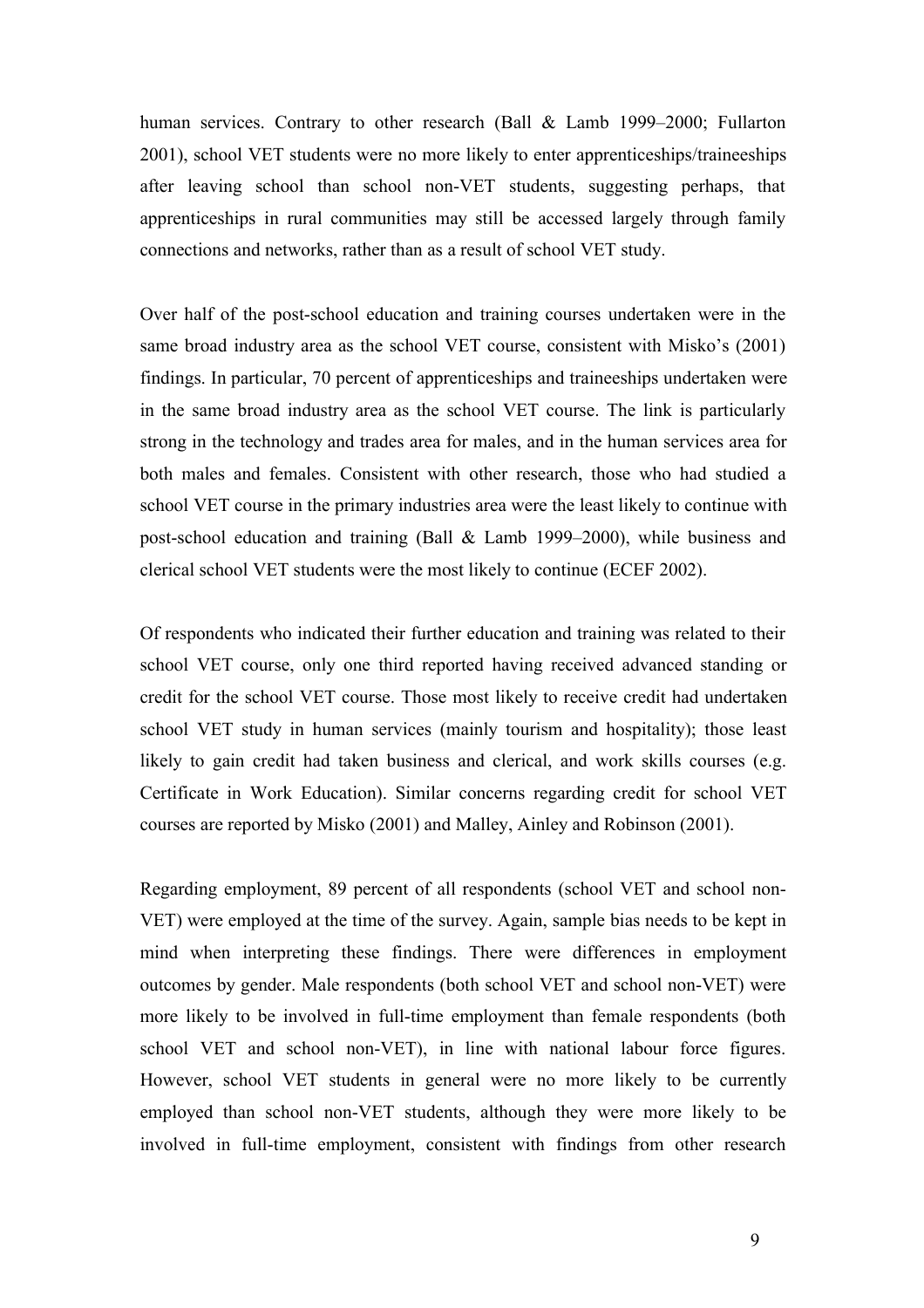(Fullarton 2001; Misko 2001). Of the 31 non completers 3 , most were school VET students, and all were currently employed, confirming similar outcomes reported by Smith (1996) and Searston (1996).

Most (62%) of school VET students currently working indicated that their job was in the same broad industry area as their school VET course. The industry area with the strongest link was human services, and with the weakest link, business and clerical. Again, this is consistent with previous research (Misko 2001).

The third group of outcomes from participation in school VET courses were community outcomes, including youth retention in rural communities. At the time of the survey, two to three years after they had left secondary school, 80 percent of all respondents reported that they normally resided in a rural area and 20 percent in a metropolitan area. Again, care has to be taken in interpreting these findings as the sample was biased towards those who remained in their home community.

Most students indicated their intention to live in a rural community at some stage in their working life, with school VET students more likely to intend to live in their home community and in a rural area more generally. Female school VET students were the most likely, and female school non-VET students the least likely, to remain in their home community (figure 2). In addition, a comparison of current postcode against school postcode showed that male school VET students were the most likely to move after leaving school, closely followed by female school non-VET students, who were the most likely to move to metropolitan areas for university study.

3

Those who completed the compulsory years of schooling (Year 10) but did not complete senior secondary schooling (left before the end of Year 12).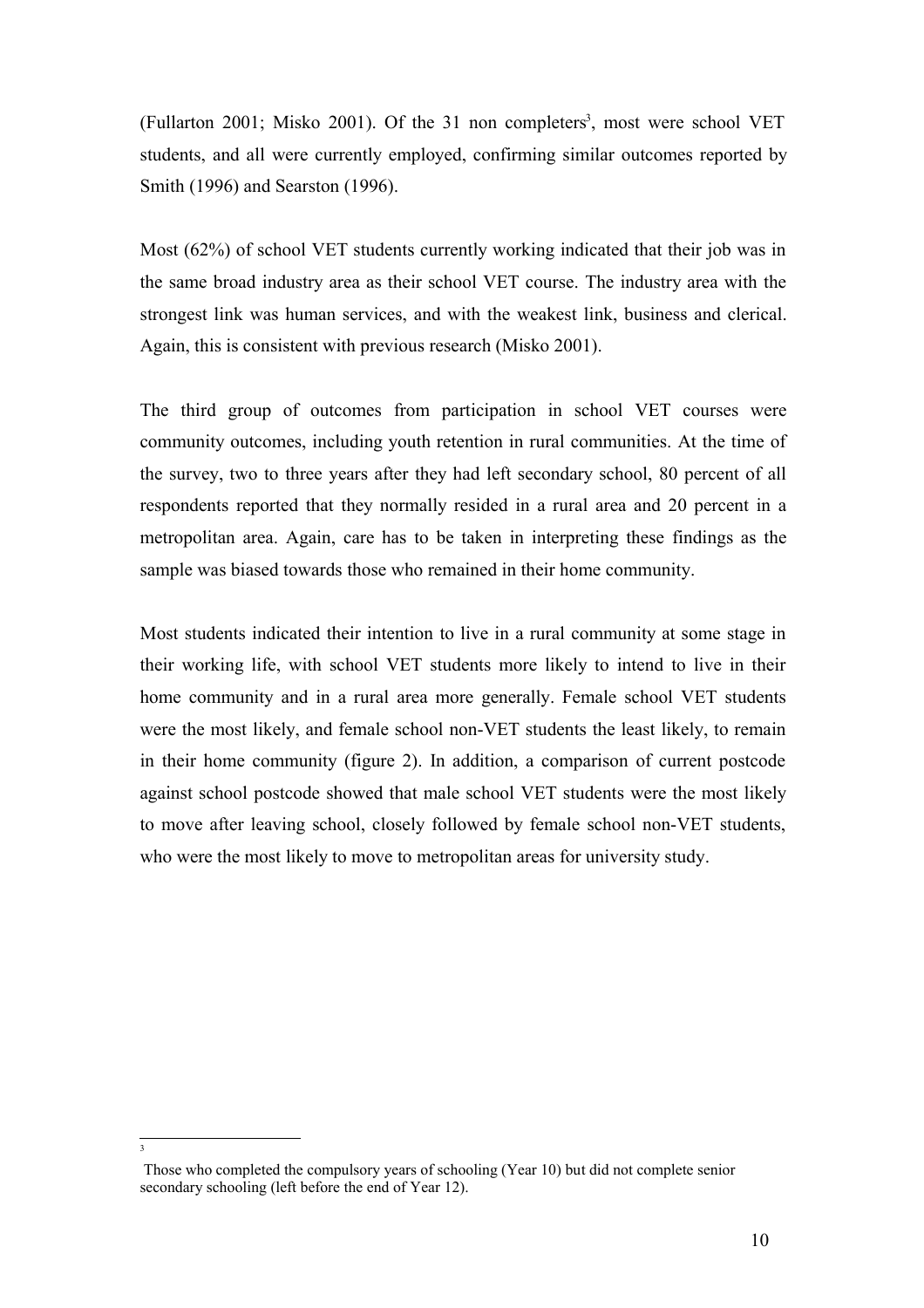



Note:  $\chi^2$  p value for males 0.207; for females 0.035\* significant for movement of school VET vs school non-VET females.

School VET respondents who intended to live in a rural area during their working life were more likely to have studied a school VET course in technology and trades, primary industry, or work skills. They were less likely to have continued with postschool education and training in general, but more likely to have undertaken further vocational education and training, than school non-VET students who intend to live in a rural area.

## *Features of rural school VET programs*

Outcomes of rural school VET programs were influenced by a number of factors, including the purpose of the program, whether work placements were involved, the motivation of school VET students, and gender. Each will be considered below.

There were three main purposes for school VET programs: pathway to local employment, provision of general workplace skills and knowledge, and as an alternative to the mainstream curriculum. Where a school VET course was offered as a *pathway to local employment,* respondents were more likely to report that their school VET course had influenced their decision to continue with senior secondary school, helped improve their literacy and numeracy skills, and led to a job related to their school VET course. If those students had also participated in a work placement they were more likely to have received an offer of a job or an apprenticeship/traineeship through their work placement, and to have stayed in their home community. This suggests that school VET courses intended as a pathway to local employment were successful in terms of retaining students who otherwise may have left school early, and in assisting the transition from school to work. When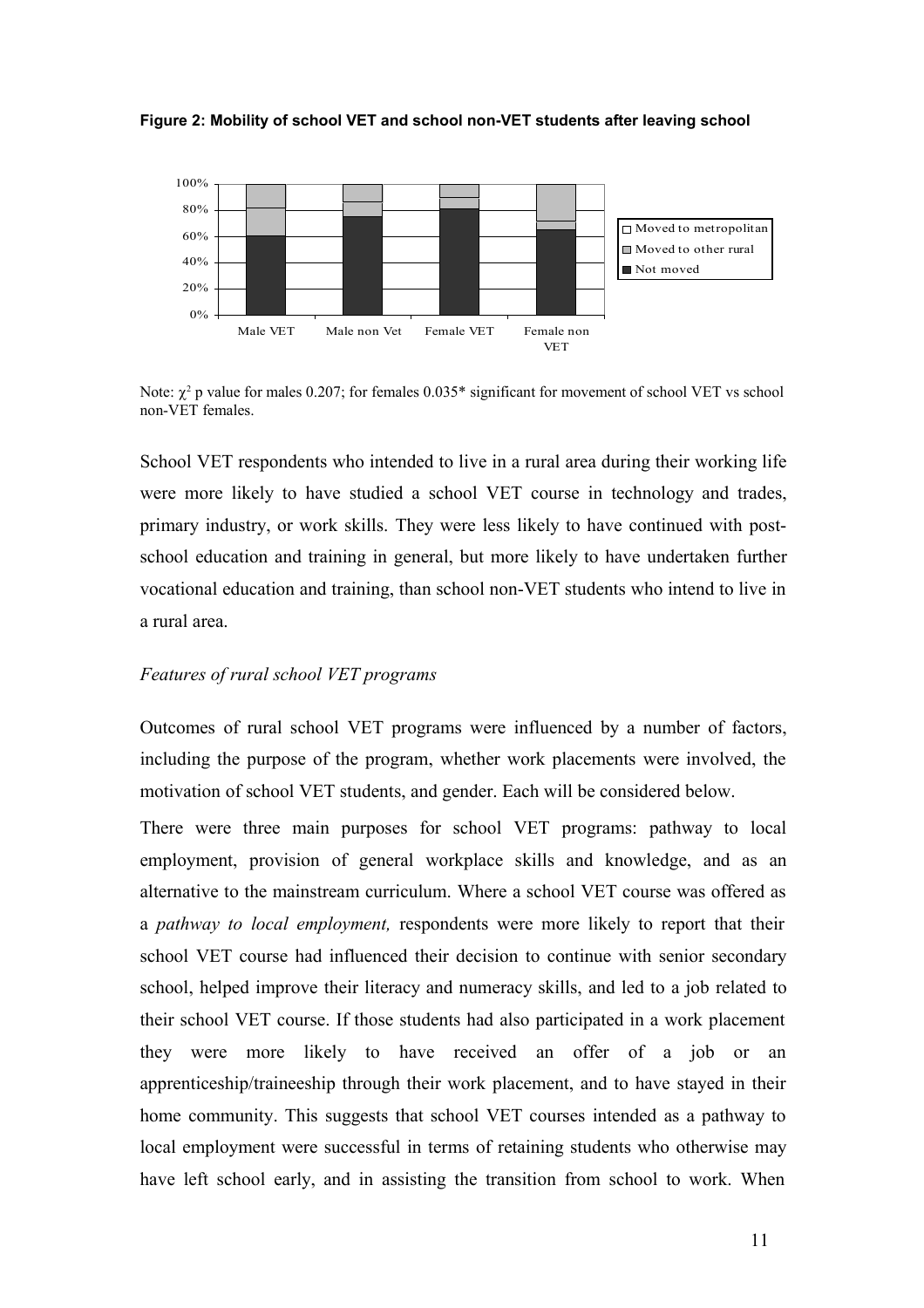considered alongside other findings that rural students are more likely to choose VET than urban students (for example, Fullarton 2001), this suggests that school VET programs have special potential to develop skills for the future workforce of rural Australia.

Over half of all school VET respondents participated in a work placement. Consistent with Teese, Davies and Ryan (1997), work placement students were less likely to have completed Year 12 than other school VET students. However, despite the fact that half of the work placement students received a job offer from their work placement employer, at the time of the survey two to three years after leaving school, work placement students were no more likely to be currently employed full-time or to have commenced an apprenticeship or traineeship than other school VET students. About a third of work placement students who were offered a job or apprenticeship/ traineeship while still at school appear to have accepted the offer and left school before completing Year 12. Completion of a work placement was a pathway to initial employment on leaving school, with half the work placement students being offered employment by their 'employer'. This figure is higher than the figure of one third cited in research by Misko (2001). In general, work placement students were more likely than other school VET students to have obtained employment in the same industry area as their school VET study.

Student motivation for selecting a school VET course was influential in determining outcomes from the course. Many students were motivated to do school VET for career reasons, and it appears they undertake school VET and work placements as a pathway to their goal of local employment. Such students were more likely to do a work placement, and for this to have resulted in an offer of an apprenticeship or traineeship. This group was also less likely to finish Year 12, but more likely to subsequently go on to post-school education and training than other school VET students. This profile of work placement students and their motivation for choosing school VET study is consistent with the research of Teese, Davies and Ryan (1997). In this context, the fact that a proportion of these students leave school before completing Year 12 to take up job or apprenticeship offers should not be seen as a failure of school VET. Other researchers have focused on these students (Smith 1996; Searston 1996), whom Dwyer (1996) has termed 'opportune leavers', perhaps raising the need to consider expanded definitions of 'successful' school VET outcomes.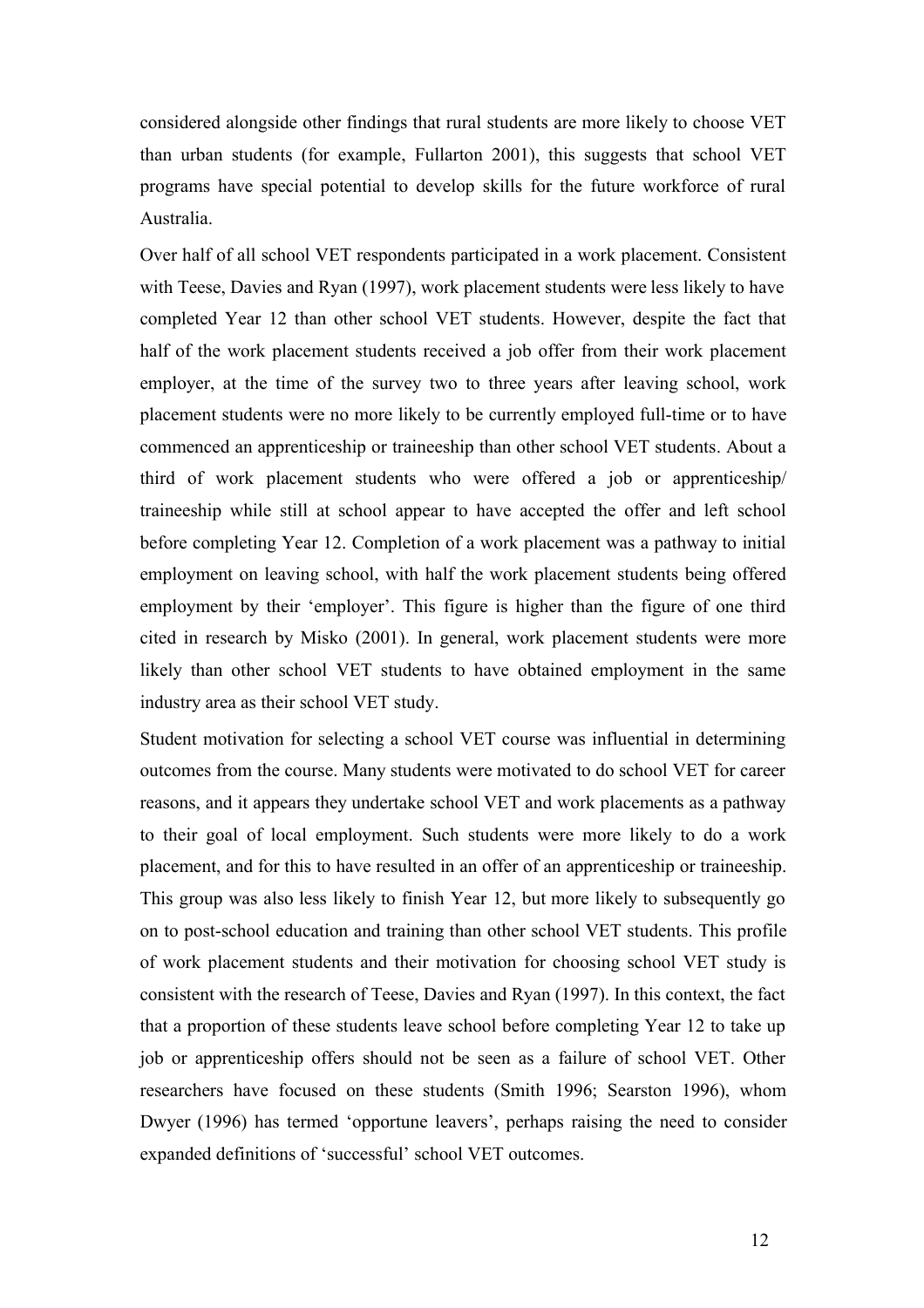Outcomes of school VET courses differed according to the gender of participants. Females were more likely to choose business and clerical, and work skills courses, and males, technology and trades, and primary industry courses. Gender and choice of school VET industry area are strongly related, and this relationship appears to flow on to post-school outcomes. Male school VET students predominantly choose the technology and trades areas that are associated with full-time employment and apprenticeships, whereas females tended choose human services, business and clerical, and work skills programs that are associated with casual or part-time jobs. These are challenging issues for schools and communities as both traditional gender occupational choices and industry occupational arrangements (such as the part-time and casual nature of hospitality jobs) influence these outcomes.

#### **Conclusions**

Perhaps nowhere will the impact of the changing face of VET being felt more strongly than in the context of rural school VET. There are indications that school VET in rural areas does make a positive difference in terms of employment for school non completers, and in terms of retention in the community for female school VET students. Specifically, this study suggests that rural school VET courses are pathways to related education and training (and presumably careers, particularly in technology and trades areas) both for students who intend to live in a rural area during their working life, and for those who do not intend to join the workforce in rural Australia. Rural school VET is therefore well positioned to assist in the transition from school to further education and training and careers for a wide range of rural students.

However, this study poses as many questions as it answers, and points clearly to the need for further research into the post-school pathways of rural students. These include the link between VET in rural schools and post-school apprenticeships and traineeships, the effectiveness of school VET programs in meeting local skill needs, and further assessment of community outcomes of school VET programs, especially in rural areas. Further research is also required into how to develop successful schoollocal industry/ community partnerships in rural areas, in light of the positive outcomes reported from school VET programs whose purpose was to provide a pathway to local employment.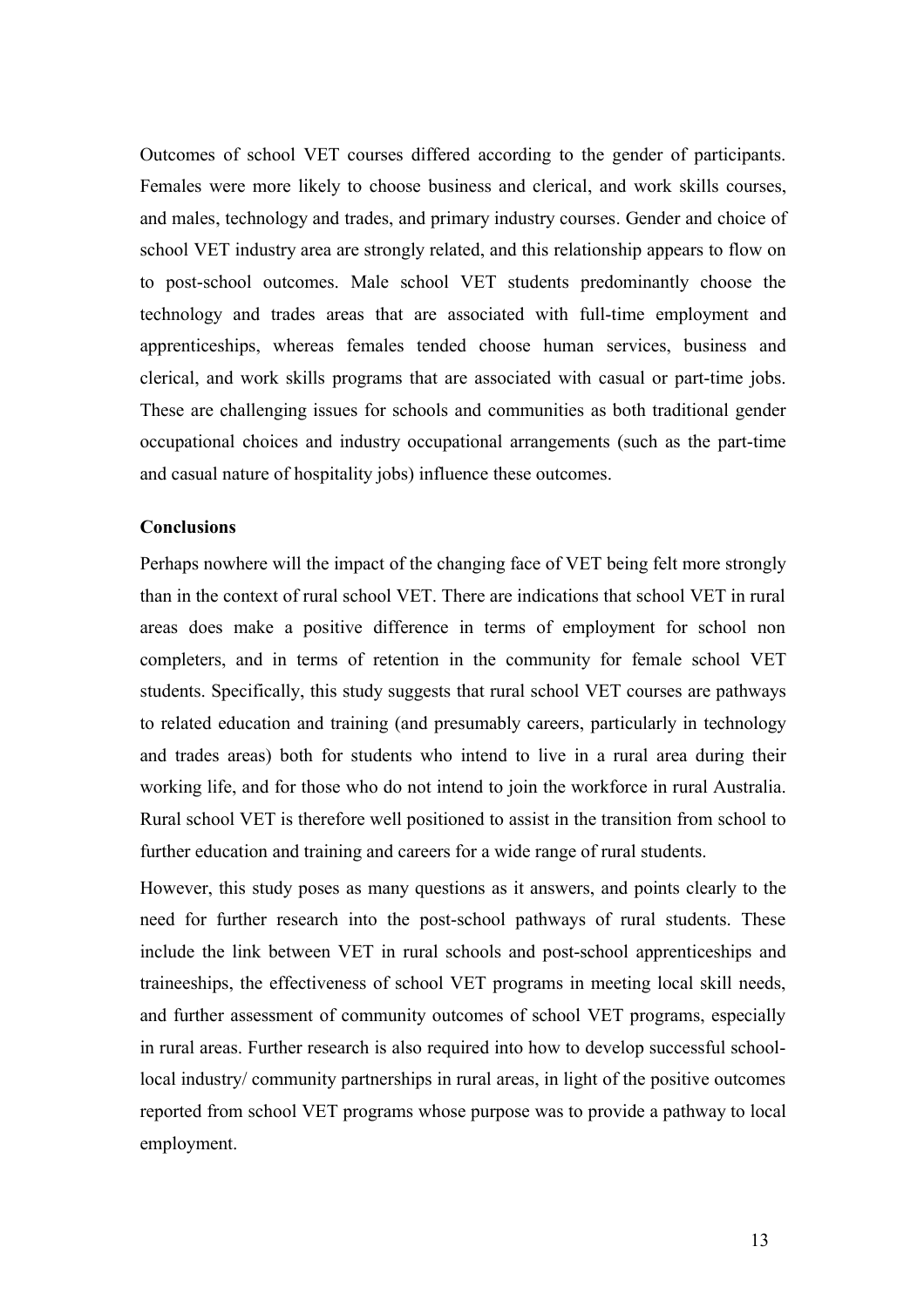# **References**

- Abbott-Chapman, J., Easthope, G. & O'Connor, P. (1997). The influence of student gender and parental socio-economic status on post-school careers. *Australian Journal of Social Research*, 4:1, 3–26.
- Ball, K. & Lamb, S. (1999–2000). Student destinations from vocational education in schools. *Vocal: Australian Journal of Vocational Education and Training in Schools*, 1, 35-37.
- Both, P. (1999*). Millicent High School 1998 destination study results for Engineering Pathways program graduates*. Enterprise and Vocational Education Team, Department of Education Training and Employment, Adelaide.
- Country Education Project Inc. and Youth Research Centre (2001). *Vocational education and training in small rural school communities*. NCVER, Leabrook, SA.
- CRLRA (2001). *Building dynamic learning communities: Ten regional case studies*. Centre for Research and Learning in Regional Australia, University of Tasmania.
- Dwyer, P. (1996)*. Opting out: Early school leavers and the degeneration of youth policy*. Youth Research Centre, Melbourne.
- ECEF (2002). *Destinations 2000: School leavers who participated in ECEF-funded programs*. Enterprise and Career Education Foundation, Sydney.
- Frost, M. (2000). Releasing the genie: The impact of VET in schools on education. *Curriculum Perspectives*, 20:1, April, 45–50.
- Fullarton, S. (1999). *Work experience and work placements in secondary school education*. Research Report No. 10, Longitudinal Surveys of Australian Youth. Australian Council for Educational Research, Camberwell, Victoria.
- Fullarton, S. (2001). *VET in schools: Participation and pathways*. Research Report No. 21, Longitudinal Surveys of Australian Youth. Australian Council for Educational Research, Camberwell, Victoria.
- James, Richard (2000). *TAFE, university or work? The early preferences and choices of students in years 10, 11 and 12*. NCVER, Leabrook SA.
- Kilpatrick, S., Bell, R. & Kilpatrick, P. (2001). Vocational education and training in rural schools: Education for the community. *VOCAL the Australian Journal of Vocational Education and Training in Schools*, 3:2000–2001, 31–34.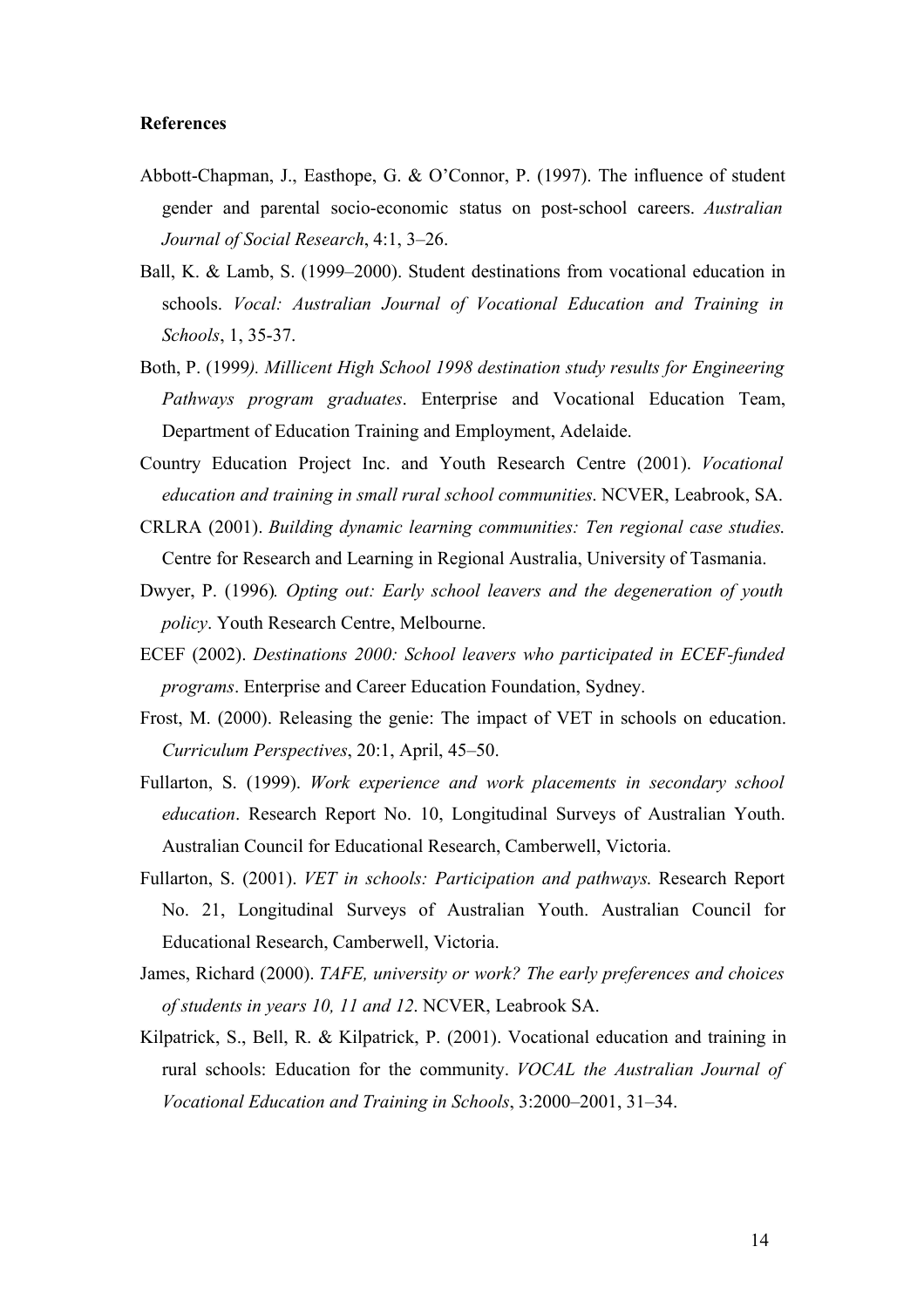- Kilpatrick, S., Johns, S., Mulford, B. Falk, I. & Prescott, L. (2002). *More than an education: Leadership for rural school–community partnerships*. Rural Industries Research and Development Corporation, Barton, ACT.
- Lamb, S., Long, M. & Malley, J. (1998). *Vocational education and training in Australia: An analysis of participation and outcomes using longitudinal survey data*. Australian Council of Educational Research, Melbourne
- Lamb, S. & Rumberger, R. (1999). *The initial work and education experiences of early school leavers: A comparative study of Australia and the United States*. Research Report No. 14, Longitudinal Surveys of Australian Youth. Australian Council for Educational Research, Camberwell, Victoria.
- Malley, J., Ainley, J. & Robinson, L. (2001). *Witnessing evolution*. Enterprise and Career Education Foundation, Sydney.
- Misko, J. (1998). Workplace learning for students. *Market for Vocational Education and Training: Who pays and who profits?* NCVER conference proceedings, 28–30 July 1997, Adelaide, 347-366.
- Misko, J. (2001). *Destinations of 1999 school leavers*. Enterprise and Career Education Foundation, Sydney and National Centre for Vocational Education Research, Adelaide, accessed on 10/5/01 at http://www.ecef.com.au/web/km/ KMGatewa... Executive Summary-4XEA9Y?OpenDocument.
- Polesel, J., Teese, R. & O'Brien, K. (1999). *The 1998 VET in schools cohort: How do their post-schooling destinations compare?* Department of Education, Employment and Training, Victoria.
- Polesel, J., Teese, R., O'Brien, K. & Unger, S. (1998). *VET in schools: A study of post-schooling destinations.* Prepared for the Department of Education, Victoria by the University of Melbourne, Melbourne, accessed on 2/8/02 at http://www.sofweb.vic.edu.au/voced/research/pdf/sch\_des.pdf.
- Searston, I. (1996). *A study of the destinations of school leavers from schools on the Atherton Tablelands North Queensland*. Office of Labour Market Adjustment, Department of Employment, Education and Training and Youth Affairs, with the assistance of the Tableland School Support Centre, Atherton, North Queensland.
- Smith, E. (1996). Following country TRACs: A study of a school-work program in rural towns. *Rural Society*, 6:1, 14–23.
- Smith, E. & Green, A. (2001). *School students' learning from their paid and unpaid work*. NCVER, Leabrook, SA